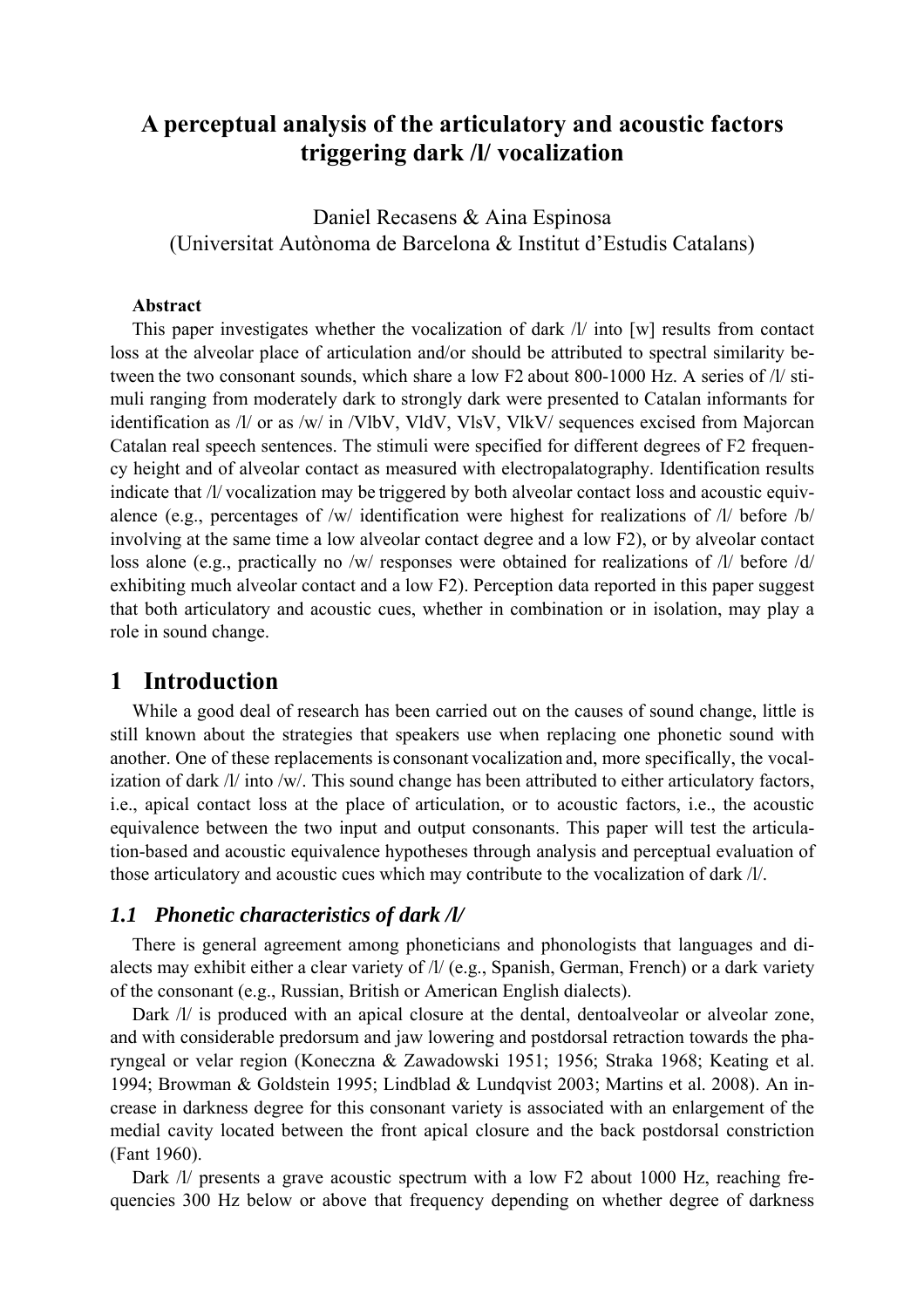increases or decreases, respectively (Recasens & Espinosa 2005). F2 decreases and F1 increases with darkness degree in the alveolar lateral consonant: F2 varies inversely with degree of predorsum lowering and postdorsal constriction narrowing, while F1 increases with tongue dorsum-to-palate distance and with jaw lowering and oral opening. Another acoustic measure relating these two formants, i.e., F2-F1, has also been proposed as a darkness index. F3 for dark /l/ increases with a reduction in front cavity size.

### *1.2 Explanatory hypotheses for dark /l/ vocalization*

The vocalization of dark /l/ into /w/ in Romance and other language families appears to be conditioned by syllable position and segmental context (Recasens 1996). It applies syllable finally rather than syllable initially, preferably after low or back rounded vowels, and before labial or velar consonants and, less frequently, before dentals or alveolars (Catalan [ $aw\beta\phi$ ] ALBARU, Majorcan Catalan *Aucadena* for the place name *Alcadena*, Old Occitan [faws] FALSU, [mowt] MULTU, Italian dialects ['sawtu] SALTU; Grandgent 1905: 70; Rohlfs 1966: 343). Based on these positional and contextual conditioning factors, the present paper tests whether the vocalization of dark /l/ into /w/ should be attributed to articulatory variations or to the acoustic characteristics of the lateral consonant.

#### *1.2.1 Articulation-based hypothesis*

It has been argued that the change  $\sqrt{l}$  > /w/ should be triggered by the failure of the primary tongue tip articulator to reach the dental, dentoalveolar or alveolar target (Straka 1968; Grammont 1971). According to this articulation-based hypothesis, closure undershoot would give rise to an /w/-like lingual configuration thus rendering dark /l/ vocalization possible.

Evidence for contact loss at closure location during the production of dark /l/ is documented in the literature. Cinefluorographic data show instances of closure undershoot for American English /l/ in prepausal position at fast speech rates (Giles & Moll 1975). EPG data for /lC/ sequences produced by British and Australian English speakers reveal instances of complete or partial undershoot after back vowels  $(2, \Lambda)$  and before velars  $(|k\rangle,$  as for *milk*) rather than after front vowels ( $\lambda$ ,  $\varepsilon$ ) and before alveolars and palatoalveolars ( $\lambda$ , d, s, z, dz) (Hardcastle & Barry 1985). According to another EPG study, /l/ vocalization in British and American English takes place more frequently prepausally and before labial consonants than prevocalically (Scobbie & Wrench 2003). EPG has also been used for investigating alveolar contact loss in three Catalan dialects where the alveolar lateral is either maximally dark (Majorcan), moderately dark (Eastern) or clear (Valencian) (Recasens 2009). In agreement with dialect-dependent differences in degree of darkness, the consonant exhibited complete and partial contact loss in Majorcan, instances of partial contact loss in Eastern, and always complete closure in Valencian. Alveolar contact loss occurred preconsonantally rather than intervocalically, mostly after back vowels and before labials and, less so, before velars or /s/. It was also found to operate more frequently in spontaneous speech than in oral reading of a written text.

EPG contact configurations for five Majorcan speakers presented in Figure 1 exemplify different degrees of alveolar contact loss for dark /l/ before consonants of different places of articulation. In the linguopalatal contact configurations of the figure, electrodes are arranged in eight rows and in four columns on each half of the artificial palate. The frontmost row 1 just behind the upper teeth is displayed at the top of the EPG graphs and the backmost row 8 just in front of the soft palate appears at the bottom. The palate surface has been subdivided into four articulatory zones for data interpretation, i.e., front alveolar (rows 1 and 2), postal-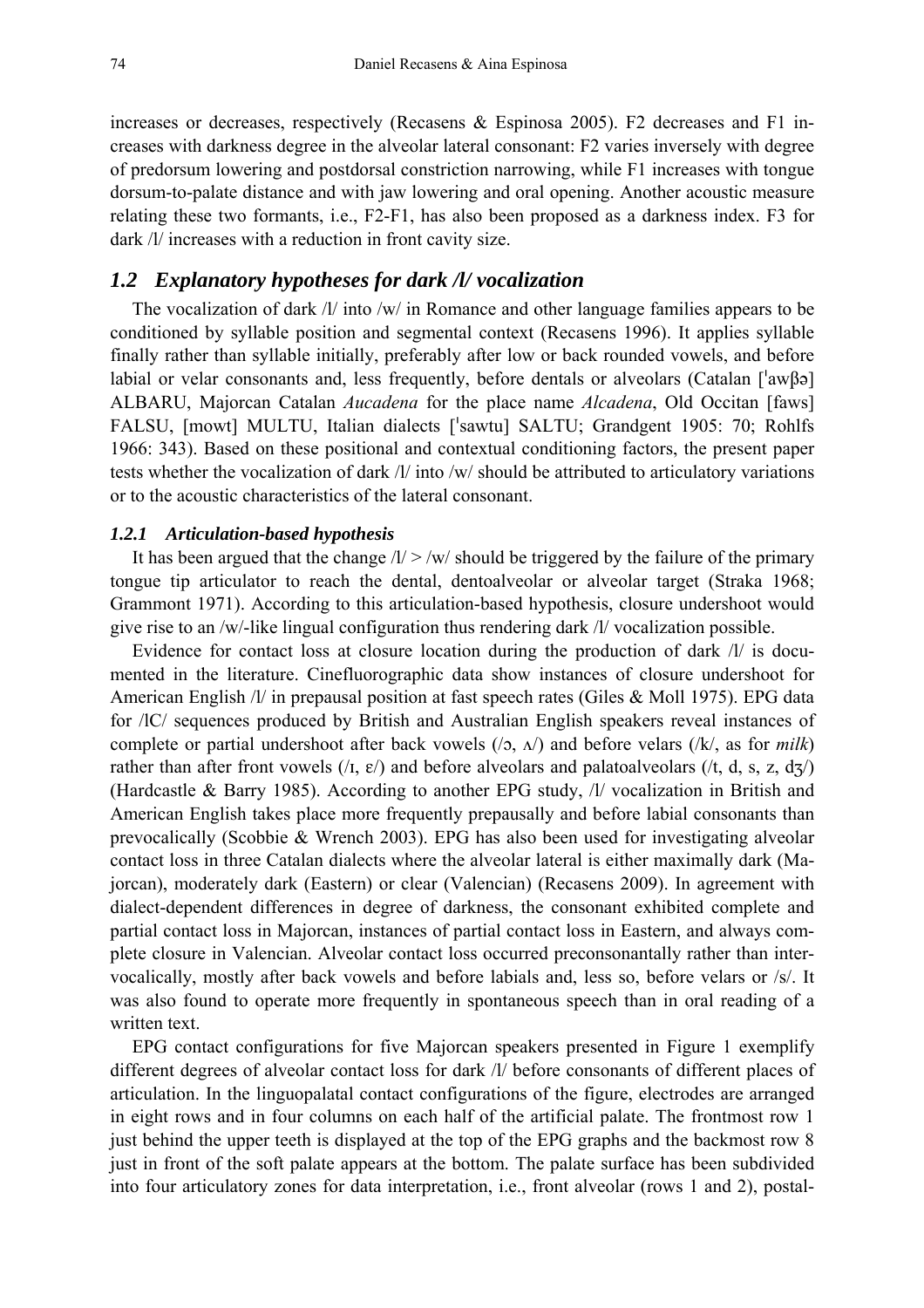veolar (rows 3 and 4), prepalatal (rows 5 and 6), mediopalatal (row 7) and postpalatal (row 8). Electrodes appear in black, grey or white depending on frequency of activation across repetitions, i.e., 80–100% (black), 40–80% (grey) and less than 40% (white).



**Figure 1.** Average linguopalatal contact configurations sampled at /l/ closure midpoint in the sequences /lb, ld, ls, ls, lk/. Data belong to the Majorcan speakers BM, MJ, ND and CA. See text for details.

These data are consistent with the prediction that the change  $1/$  > /w/ should be based on articulation. Indeed, vocalization is most prone to operate in positions and contexts favoring undershoot, i.e., syllable finally where consonants become especially reduced through a decrease in dorsopalatal contact (Giles & Moll 1975; Sproat & Fujimura 1993; Recasens 2004), and also next to phonetic segments involving no tongue front raising.

#### *1.2.2 Acoustic equivalence hypothesis*

According to an alternative hypothesis, the vocalization of dark /l/ into /w/ is associated with the lateral and the glide sharing a grave spectral configuration with a low F2 frequency about 1000 Hz (von Essen 1964; Ohala 1981). Dark /l/ vocalization could also be triggered by the categorization of the vowel formant transitions as  $/w/$  through the stages  $/VI(C)$  >  $/Vwl(C)$  >  $/Vw(C)$ . This perceptual categorization process accounts for the insertion of other glides before /l/ ([peəl, peel, peɛl] PILU in Occitan; Ronjat 1930: 134).

The acoustic equivalence hypothesis predicts that the vocalization of dark /l/ is prone to apply in positional and contextual conditions causing the consonant to undergo considerable predorsum lowering and postdorsum backing and F2 lowering, namely, syllable finally after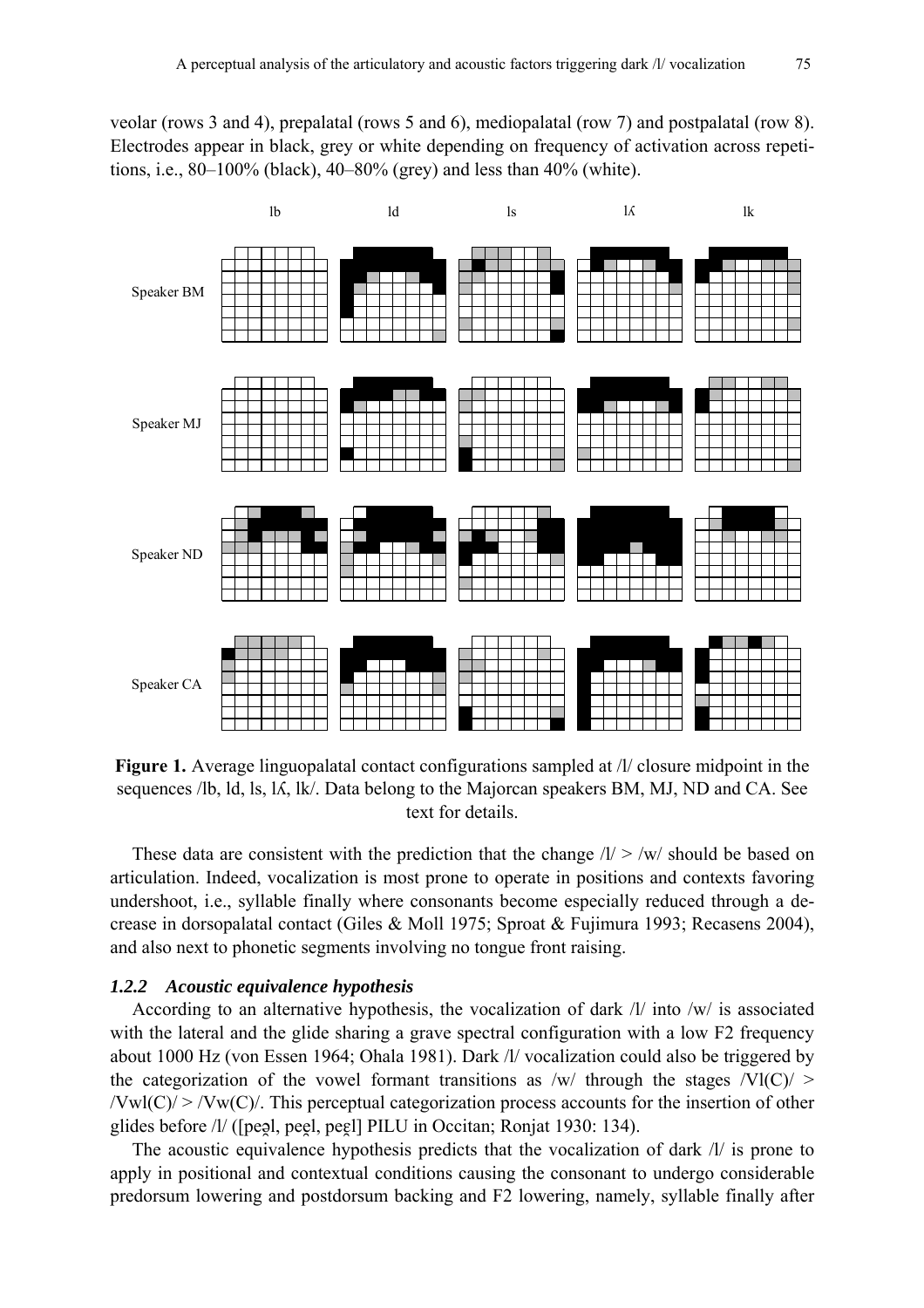back vowels and before labials, velars, dentals or /s/ (Dart 1991; Recasens 2004). Indeed, strongly dark /l/ in Majorcan Catalan, and to a large extent moderately dark /l/ in Eastern Catalan, have been found to exhibit a minimal degree of dorsopalatal contact before labials, and F2 frequency values that vary with the following consonant in the progression alveolopalatals (1100 Hz) > velars, alveolars > dentals, labials (850-900 Hz) (Recasens 1986; 1996; 2009).

#### *1.2.3 The two hypothesis compared*

In the light of the articulatory and acoustic data just referred to, the vocalization of syllable-final dark /l/ after back vowels and before labials and velars may be accounted for by both articulation-based and acoustic-based hypotheses. Only the acoustic-based hypothesis predicts, however, that the sound change of interest may also apply before /t, d/ where /l/ is articulated with a full dentoalveolar closure while exhibiting a considerably low F2 frequency.

Specific articulatory and acoustic characteristics render dark  $\Lambda$  different from /w/ and, therefore, are at odds with the two testing hypotheses. Thus, F2 and, to a large extent, F3 are lower for /w/ than for dark /l/, as revealed by American English data for both consonants in word initial position across vowel contexts (/w/: 305 Hz, 630 Hz and 2180 Hz; /l/: 295 Hz, 950 Hz and 2610 Hz) and in word final position after low and mid back rounded vowels ([v]: 410/545 Hz, 740/870 Hz and 2330 Hz; /l/: 415/435 Hz, 870/905 Hz and 2225/2435 Hz) (Lehiste 1964). This spectral difference is related to more lip rounding and a narrower dorsovelar constriction for the glide than for the lateral. Moreover, the formant transitions exhibit a faster rate of change for dark /l/ than for /w/, and only the lateral shows spectral zeroes associated with the branching cavity behind closure location (Fant 1960).

## **2 Method**

A perception test with natural speech stimuli was designed in order to investigate whether the change of dark /l/ into /w/ is better accounted for on the basis of articulatory undershoot or of acoustic equivalence. The heterosyllabic clusters /lb, ld, ls, lk/ were recorded seven times by the four Majorcan Catalan speakers BM, MJ, ND and CA with an artificial palate in place. As stated in the Introduction, Majorcan Catalan /l/ is strongly dark and may exhibit alveolar contact loss. Those four clusters were produced after a central or a back vowel in the sentences *laca molt bona* 'very good varnish' (/olb/), *deu ser el dotzè* 'it must be the twelfth' (/ald/), *trec el suc últim* 'he/she pulls out the last juice' (/als/) and *menja't el cranc* 'eat the crab' ( $\sqrt{elk}$ ). The rationale for selecting the second consonant in the  $\sqrt{C}$  clusters of interest is as follows:

*(a)* /l/ vocalization before a labial consonant (/lb/) may be accounted for by both the articulation-based and the acoustic equivalence hypotheses since the lateral often exhibits alveolar contact loss and a low F2 in this context.

*(b)* The scenario for the clusters /ls, lk/ is similar to that for /lb/ though less extreme: /l/ before /s, k/ may undergo vocalization, and shows different degrees of closure undershoot and a relatively low F2.

*(c)* /l/ vocalization before /d/ should be associated with acoustic equivalence alone since the lateral is articulated with a full closure and its F2 frequency may be considerably low in this case.

Clusters with an alveolopalatal C2 were excluded from analysis since palatalized /l/ does not undergo vocalization, and lacks the appropriate articulatory and acoustic cues for being confused with /w/.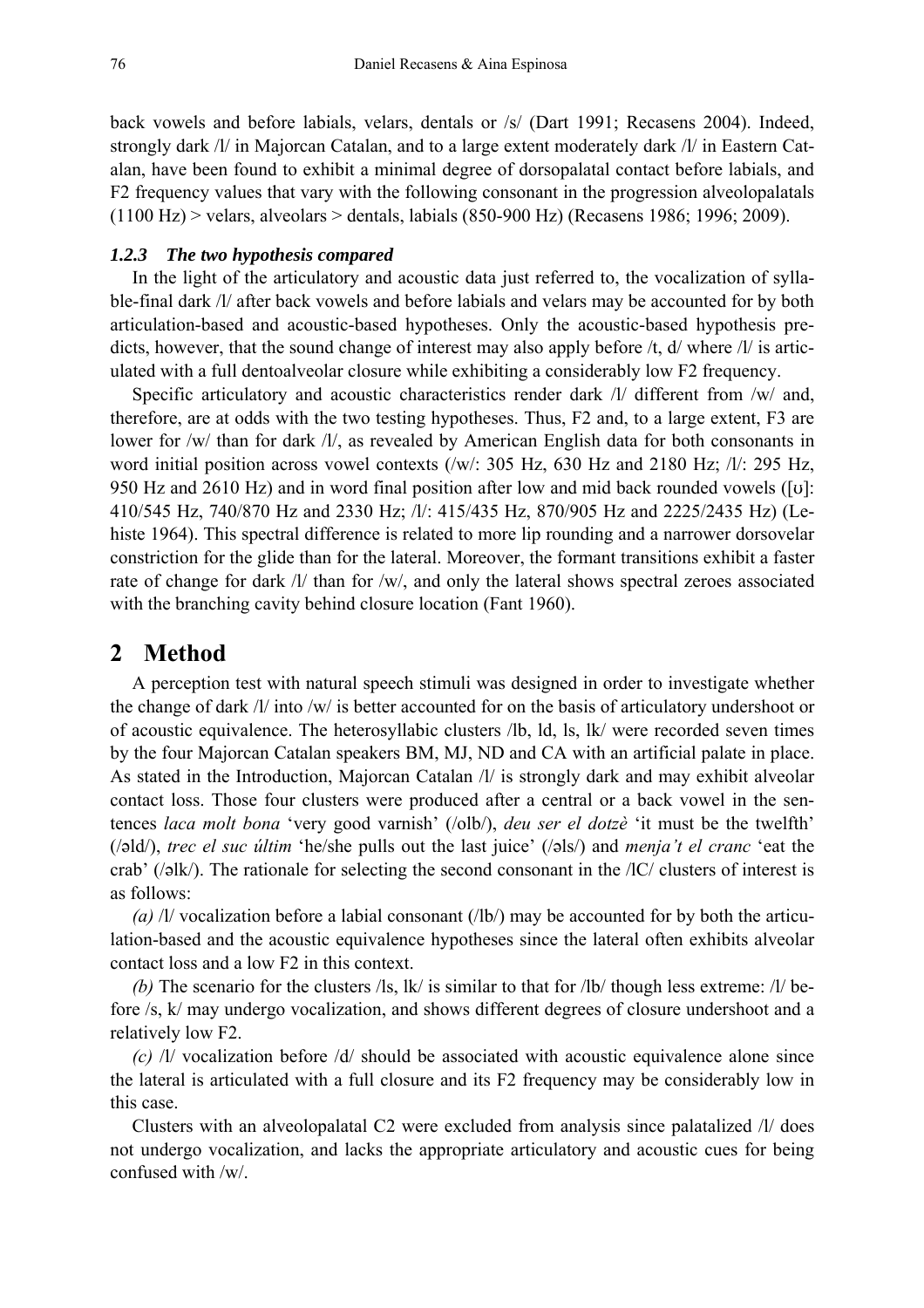All sequences were sampled at 10 kHz. The articulatory and acoustic characteristics of /l/ were measured at closure midpoint, namely, halfway between the temporal frames showing activation and deactivation of one or more central electrodes at the alveolar place of articulation. The offset of /l/ generally coincided with the offset of a period of formant structure, and with the onset of closure for  $/b$ , d, k/ and of frication for /s/. The number of «on» electrodes at closure location was measured on the EPG contact patterns. F1, F2 and F3 frequency values were also obtained at closure midpoint using LPC with a 16 filter order and a 20 ms analysis window. Unsatisfactory LPC values were corrected by hand.

The perception stimuli were specified for two extreme articulatory and acoustic characteristics, i.e., maximal and minimal tongue contact at the place of articulation, and highest and lowest F2 frequency. F1 and F3 values were not subject to manipulation since they turned out to be much less variable than F2 values across contexts, speakers and tokens. For each /lC/ cluster, stimuli were classified according to the following EPG contact-F2 combinations:

> low alveolar contact degree - high F2 (Lco-HF2), high alveolar contact degree - low F2 (Hco-LF2), low alveolar contact degree - low F2 (Lco-LoF2), high alveolar contact degree - high F2 (Hco-HF2).

It was hypothesized that the change  $\sqrt{l}/\sqrt{w}$  would be based on articulation if triggered by the Lco-HF2 condition (a low alveolar contact degree favors vocalization while a high F2 frequency does not), and on acoustic equivalence if triggered by the Hco-LF2 condition (vocalization is favored by a low F2 but not by a high alveolar contact degree). The other two combinations Lco-LF2 and Hco-HF2 should provide no crucial information about whether vocalization depends on alveolar contact loss or on acoustic equivalence. This should be so since both articulatory and acoustic cues favor vocalization for the Lco-LF2 condition, while neither a high degree of alveolar contact nor a high F2 frequency favors vocalization in the case of the Hco-HF2 condition.

The acoustic and articulatory characteristics of the perception stimuli were determined as follows. Tokens exhibiting the highest and lowest F2 frequency values were selected for the high and low F2 conditions (HF2, LF2), and tokens showing the highest and lowest alveolar contact values at closure location were selected for the high and low contact conditions (Hco, Lco). The maximal contact condition (Hco) was taken to occur when contact activation amounted to 6 to 8 «on» electrodes at the alveolar zone, and the minimal contact condition (Lco) when tongue contact occurred on 3 alveolar electrodes or less.

The perception test included two tokens for each articulatory-acoustic combination and for each of the clusters /lb, ls, lk/. The cluster /ld/ contributed values to the Hco-LF2 and Hco-HF2 conditions only since /l/ is always articulated with a full closure before dentals. The number of tokens was 28, i.e., 24 tokens of *l* b, ls, lk/ (2 tokens x 4 conditions x 3 clusters) and 4 tokens of /ld/ (2 tokens x 2 conditions x 1 cluster). They were sampled from productions by speakers MJ (10), BM (8), and ND and CA (5 each). Table 1 presents information about the number of «on» electrodes at the place of articulation and the F2 frequency values for all 28 tokens chosen for perceptual evaluation. The number of «on» electrodes for the low contact condition was mostly 0 (7 times) but also 1 (3 times), 2 and 3 (once); F2 ranged between 650 Hz and 930 Hz for the low frequency condition and between 825 Hz and 1150 Hz for the high frequency condition.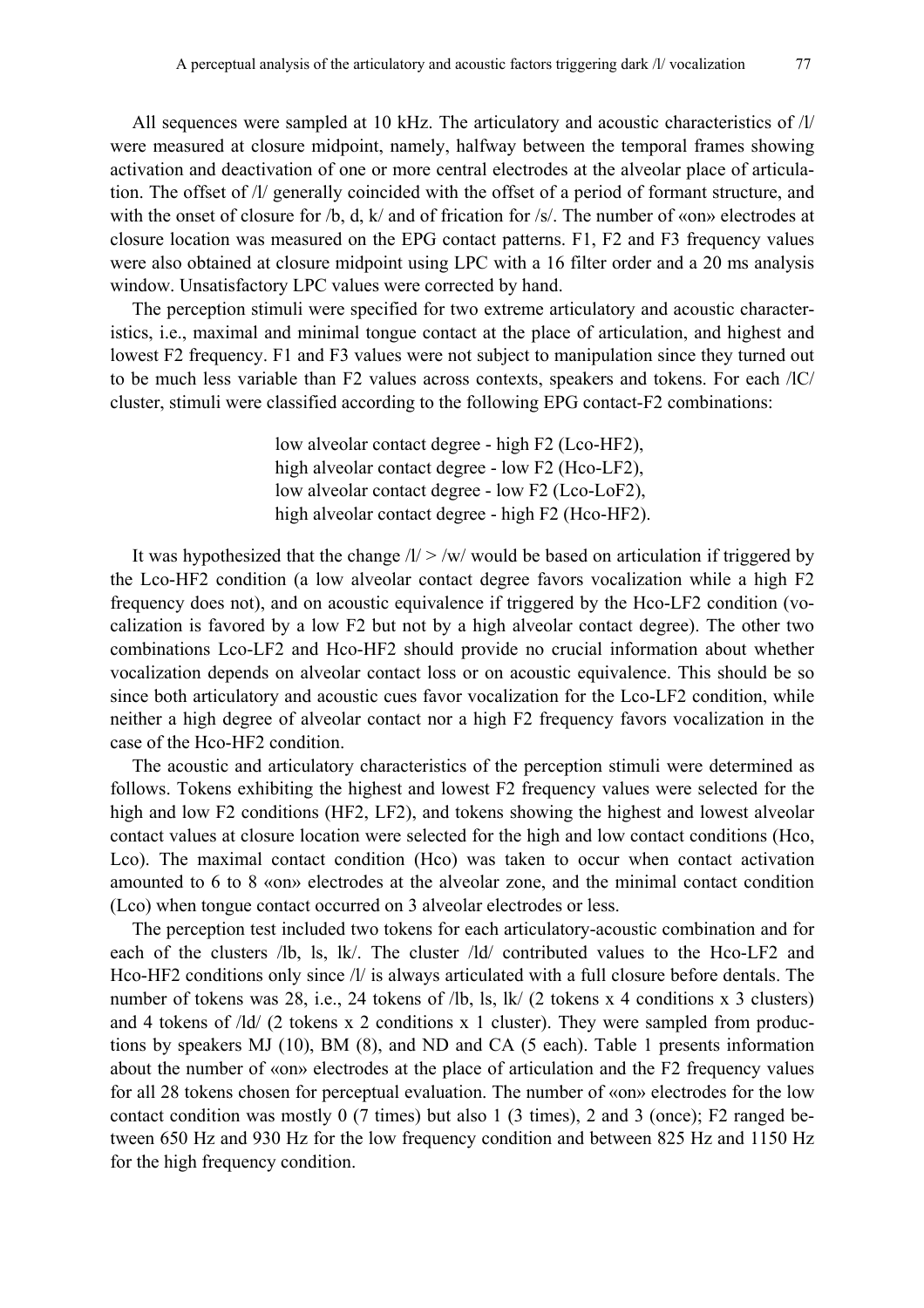|                |                | Tongue contact |           | F2                           |           |                           |
|----------------|----------------|----------------|-----------|------------------------------|-----------|---------------------------|
| Cluster        | Speaker        |                | Condition | Number of<br>«on» electrodes | Condition | Frequency values<br>in Hz |
| 1 <sub>b</sub> | <b>BM</b>      |                | low       | $\boldsymbol{0}$             | low       | 657                       |
|                | MJ             |                |           | $\boldsymbol{0}$             |           | 666                       |
|                | CA             |                | low       | $\mathbf{1}$                 | high      | 882                       |
|                | <b>BM</b>      |                |           | $\mathbf{0}$                 |           | 824                       |
|                | ND             |                | high      | 8                            | low       | 755                       |
|                | ND             |                |           | 8                            |           | 762                       |
|                | CA             |                | high      | 8                            | high      | 898                       |
|                | N <sub>D</sub> |                |           | $\overline{7}$               |           | 827                       |
| $\lg$          | MJ             |                | low       | $\overline{0}$               | low       | 828                       |
|                | MJ             |                |           | $\boldsymbol{0}$             |           | 875                       |
|                | CA             |                | low       | $\boldsymbol{0}$             | high      | 1144                      |
|                | CA             |                |           | $\boldsymbol{0}$             |           | 1070                      |
|                | <b>ND</b>      |                | high      | 8                            | low       | 862                       |
|                | <b>BM</b>      |                |           | $\overline{7}$               |           | 861                       |
|                | <b>BM</b>      |                | high      | 6                            | high      | 1048                      |
|                | N <sub>D</sub> |                |           | 6                            |           | 1019                      |
| ld             | MJ             |                | high      | 8                            | low       | 642                       |
|                | MJ             |                |           | 8                            |           | 678                       |
|                | <b>BM</b>      |                | high      | 8                            | high      | 1168                      |
|                | <b>BM</b>      |                |           | 8                            |           | 1121                      |
| 1k             | MJ             |                | low       | $\mathbf{1}$                 | low       | 920                       |
|                | MJ             |                |           | $\overline{2}$               |           | 928                       |
|                | MJ             |                | low       | $\mathbf{1}$                 | high      | 1082                      |
|                | MJ             |                |           | $\overline{3}$               |           | 1037                      |
|                | MJ             |                | high      | $\,$ 8 $\,$                  | low       | 799                       |
|                | CA             |                |           | 8                            |           | 879                       |
|                | <b>BM</b>      |                | high      | 8                            | high      | 1052                      |
|                | <b>BM</b>      |                |           | $\sqrt{ }$                   |           | 1047                      |

**Table 1.** Articulatory and acoustic characteristics for /l/ in the /lC/ tokens selected as perception stimuli. See text for details.

The perception stimuli were excised from the corresponding original sentences and had a /VlCV/ structure. The reason for including four segments was twofold: shorter stimuli made up of two or three phonetic segments would have rendered /l/ hardly noticeable, while listeners could have guessed the meaning of the excerpts presented for identification had they been more than four segments long (e.g.,  $\lceil o \rceil$ bo) cannot be identified with any meaningful word in Catalan but  $[mol'b]$  means 'very good' in this language). We made sure that the stimuli presented for perceptual identification did not contain any traces of the phonetic segments preceding V1 and following V2 or any disrupting shirps.

In order not to bias listeners against the /w/ identification responses, we added one token of the four sequences /VwbV/, /VwdV/, /VwsV/ and /VwkV/ to the /l/ perception stimuli. The /w/ stimuli were built up by replacing /l/ from the clusters /lb, ld, ls, lk/ by /w/ excerpts ex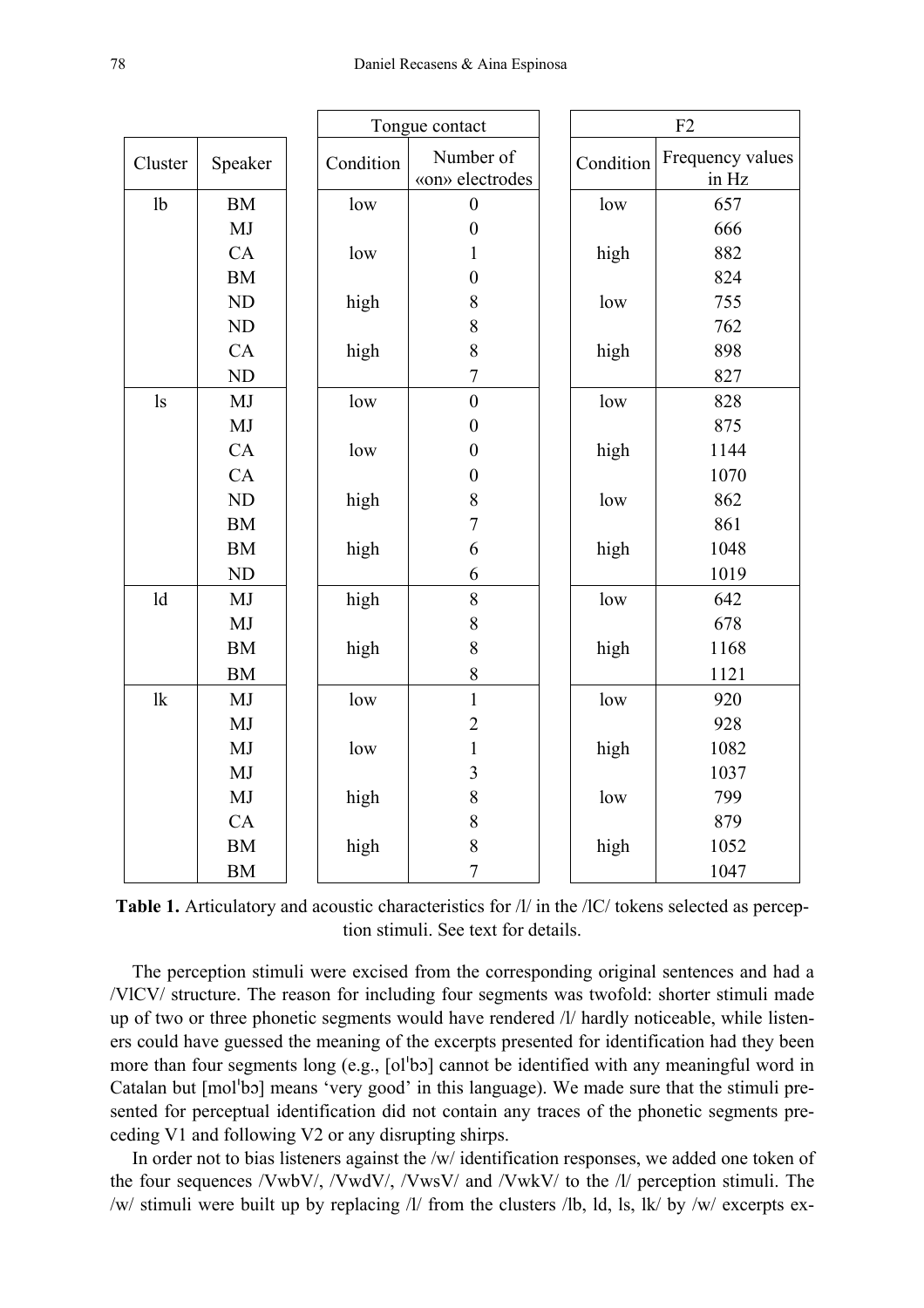cised from the meaningful sentences *té mal al peu* 'his/her foot aches' (/*εw/*), *beu-te la tassa* 'drink what's in the cup' (/ewt/) and *deu ser el dotzè* 'it must be the twelfth' (/ews/).

All stimuli were normalized for intensity. For each selected token, we calculated the V2 energy maximum using a 10 ms window energy contour encompassing the entire /VlCV/ sequence. The ratio between the mean energy value averaged across vowels and tokens and the energy value for each stimulus was multiplied by the energy value for each stimulus. This procedure ensured that the intensity level was raised for those stimuli which were too silent and was lowered for those which were too loud, while leaving unmodified the inherent amplitude differences between consecutive portions of each stimulus. All tokens were lengthened 1.5 times in order to make sure that listeners could hear the alveolar lateral. The duration of /l/ across C2 conditions and speakers ranged between 52 ms and 75 ms for the original stimuli and between 78 ms and 112.5 ms for the lengthened stimuli.

The perception test consisted of 144 randomized stimuli, i.e., 112 /lC/ stimuli (28 original tokens x 4 times) and 32 /wC/ stimuli (4 original tokens x 8 times). 17 informants were asked to identify the stimuli as /l/ or /w/ by writting «L» or «U» on an answer sheet.

The number of /w/ identification responses was submitted to two-way ANOVAs with 'condition' ('Lco-LF2', 'Lco-HF2', 'Hco-LF2' and 'Hco-HF2') and 'context' ('lb', 'ld', 'ls', 'lk') as factors. The dependent variable ranged from 0 to 8 where 8 was the maximal number of /w/ identification responses for each cluster and testing condition. Pairwise Bonferroni post-hoc tests were run on the significant main effects. Significant interactions were explored by means of one-way ANOVAs performed on all levels of one factor while keeping each level of the other factor constant. The level of significance was  $p < 0.05$ .

### **3 Results**

In order to find out whether formant values were associated with the degree of alveolar contact, F2, F1 and F2-F1 frequency values were correlated with the number of «on» electrodes at alveolar closure location for all tokens of /lb, ls, lk/ selected for perceptual analysis (data for /ld/ were excluded since, as indicated in the Method section, a complete closure is always present in this case). Correlation analyses yielded low *r* values about 0.2 or less, thus indicating that degree of alveolar contact proceeds independently of darkness degree.

Results for the perception tests are given next.

*(a)* The percentage of /w/ identification responses for the /wC/ sequences was lower than expected, i.e., about 60% across subjects and 70% for the best subjects (11). It may be that the glide was confused with /l/ to some extent due to the procedure which was used for the preparation of the /w/ stimuli (see Method section).

*(b)* As for the /lC/ stimuli responses, statistical results yielded a main effect of 'condition'  $(F(3,224) = 7.916, p = 0.000)$ . According to the post-hoc tests, this main effect turned out to be associated with a significantly higher number of /w/ identification reponses for the Lco-LF2 condition than for the other three conditions. Mean identification scores across /lC/ clusters presented in Figure 2 reveal indeed the presence of higher /w/ identification percentages for the former condition (30%) than for the three latter ones (10-15%).

There also was a main effect of 'context'  $(F(3,224) = 6.372, p = 0.000)$  which was associated with a higher number of /w/ identification responses for the cluster /lb/ than for the cluster /ld/. According to Figure 2, the percentage of /w/ identification responses decreases with the cluster taken into consideration in the progression  $\frac{1}{b}$  (24%) >  $\frac{1}{s}$ , lk/ (13-16%) > /ld/ (about 3%). Identification percentages are thus highest for /lb/ and lowest for /ld/, those for /ls, lk/ falling in between.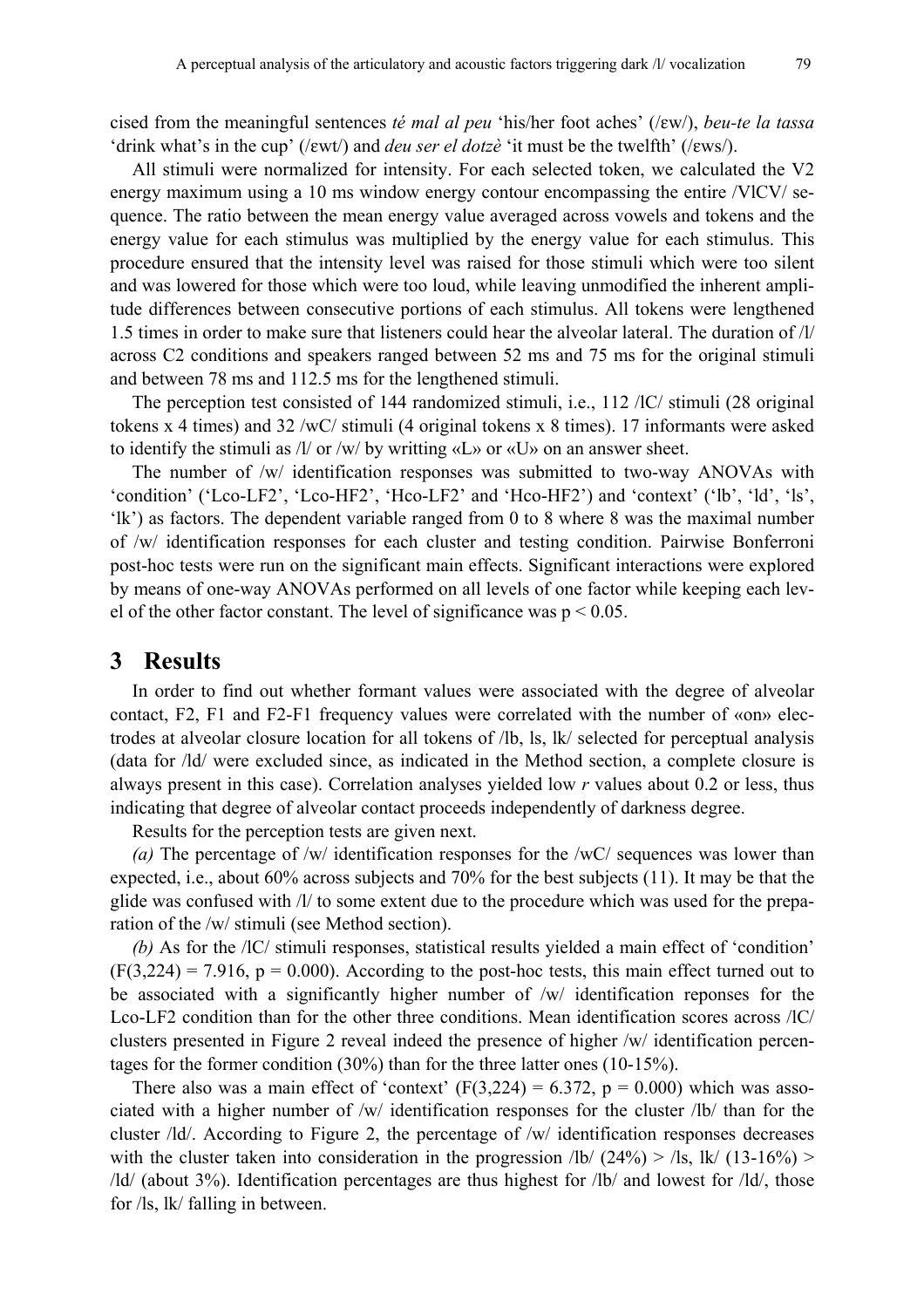

**Figure 2.** /w/ identification percentages for the /IC/ stimuli plotted as a function of cluster and EPG contact - F2 condition. Mean percentages across clusters are also given.

Statistical results also yielded a significant 'condition' x 'context' interaction  $(F(7,224) =$ 2.367,  $p = 0.024$ ) which turned out to be associated with more /w/ identification responses for the Lco-LF2 condition than for the other three conditions in the case of the cluster /lb/ only. As shown in Figure 2, both for /lb/ and /ls/, the vocalization percentages are highest for the Lco-LF2 condition and not consistently different among the Lco-HF2, Hco-LF2 and Hco-HF2 conditions (i.e., for the three latter EPG contact - F2 frequency conditions, the number of /w/ identification responses decreases in the progression Hco-HF2, Hco-LF2 > Lco-HF2 for  $\vert$ lb $\vert$ and in the reverse progression for /ls/). The percentage of /w/ identification responses for the clusters /lk/ and /ld/ does not seem to be associated with any specific EPG contact-F2 combination.

Figure 3 (left) presents the /w/ identification percentages for subject groups reporting maximal, intermediate and minimal /w/ elicitations. A comparison among all three graphs indicates a similar behavior for all three subject groups, with the Lco-LF2 condition performing better than the other EPG contact-F2 conditions in the case of clusters /lb/ and /ls/, and with cluster /lb/ yielding the highest number of /w/ identification responses and cluster /ld/ the lowest.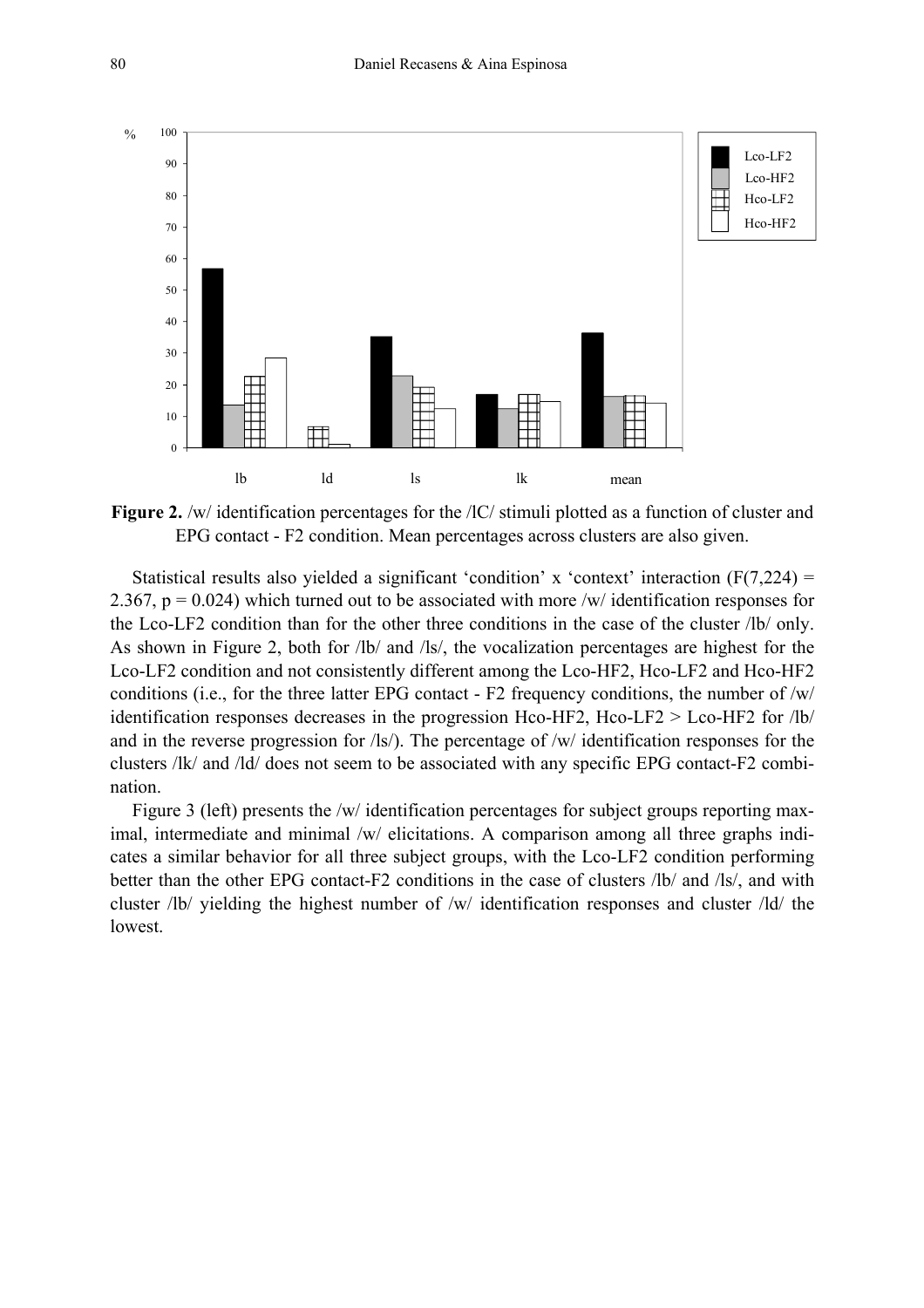

**Figure 3.** /w/ identification percentages for subject groups reporting a maximal (top left), an intermediate (middle left) and a minimal (bottom left) number of /w/ responses. Identification percentage ranges are 20-25%, 10-25% and 0-5%, respectively. Mean percentages across speakers are also shown for comparison (right). Different bar colours correspond to different EPG contact - F2 conditions (see Figure 2).

# **4 Summary and discussion**

Identification responses for /lb/ and, less so, for /ls/ reveal that a low degree of tongue contact and a low F2 frequency are needed for dark /l/ to be heard as /w/, and thus appear not to be fully in support of either the articulation-based hypothesis or the acoustic equivalence hypothesis. These perceptual results are consistent with production data for dark /l/ in Majorcan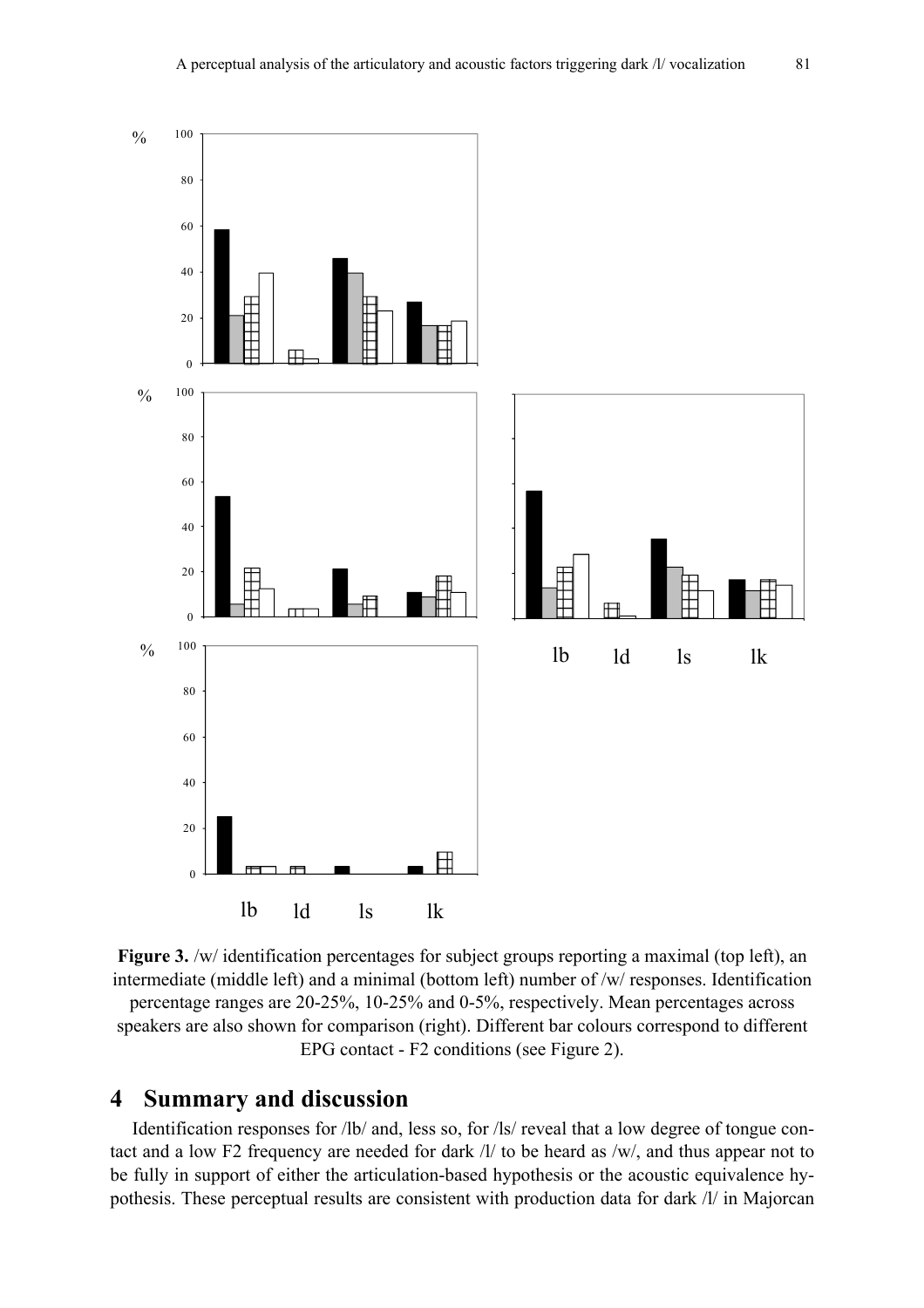Catalan showing that alveolar contact loss occurs more frequently before labials than before velars and /s/, and that dorsopalatal contact and F2 frequency for the alveolar lateral are minimal before labials.

The fact that a lower F2 frequency for /lb/ than for /ls, ld, lk/ in the case of the other three EPG contact-F2 combinations did not result in a high number of /w/ identification responses also indicates that, while a low F2 appears to be needed for /l/ to be heard as /w/, the degree of tongue contact has to be also low for this to happen. Lower /w/ identification percentages for /ls, lk/ than for /lb/ appear to be also compatible with both the articulation-based and acoustic equivalence hypotheses since alveolar contact loss occurs less frequently before the two former consonants than before the latter and F2 for /l/ turns out to be higher before /s, k/ than before /b/.

Results for /ld/ appear to be more in support of the articulation-based hypothesis than of the acoustic equivalence hypothesis. Indeed, a minimal number of /w/ identification responses for this cluster is consistent with the presence of a complete closure (no instances of partial or complete undershoot were found to occur for /ld/) irrespective of whether F2 is lower or higher.

It may be that our perceptual results were partially affected by the experimental design. The reason why the number of /w/ identification responses was highest for the Lco-LF2 condition when the consonant following /l/ was /b/ may be due to the fact that the vowel preceding /lb/ was not a schwa but the darker back rounded vowel /o/. Other findings suggest, however, that the experimental design did not have any consequences on the identification results. Thus, the number of /w/ identification responses for the Lco-LF2 condition was also relatively high in the case of the cluster /ls/, where /l/ was preceded by schwa, and low in the case of the cluster /ld/, where /l/ was preceded by schwa and exhibited a very low F2 frequency, about 650 Hz. Moreover, lower F2 frequency values for /lb/ than for all other clusters in the case of the three other EPG contact – F2 frequency conditions did not result in a higher number of  $/w/$ identification responses.

Perceptual identification results reported in this paper suggest that listeners pay attention to both articulatory and acoustic cues when decoding the acoustic signal, and indicate that articulatory and acoustic factors need to be subject to manipulation simultaneously in perception tests seeking to evaluate the causes of sound change. Future work on the subject will submit other phonetic cues which may cause dark /l/ to be identified as /w/ to perceptual evaluation (see Introduction) in better controlled contextual conditions.

#### **Acknowledgments**

This research project was funded by projects HUM2006-03743 and FFI2009-09339 of the Ministry of Science and Technology and of the Ministry of Science and Innovation of Spain and FEDER, and by projects 2005SGR864 and 2009SGR003 of the Generalitat de Catalunya.

## **References**

- Browman, Catherine P. & Louis Goldstein. 1995. «Gestural syllable position effects in American English». In Federica Bell-Berti & Larry J. Raphael, eds., *A Festschrift for Katherine Safford Harris*. Woodbury: American Institute of Physics: 19-34.
- Dart, Sarah. 1991. *Articulatory and acoustic properties of apical and laminal articulations*. UCLA Working Papers in Phonetics 79.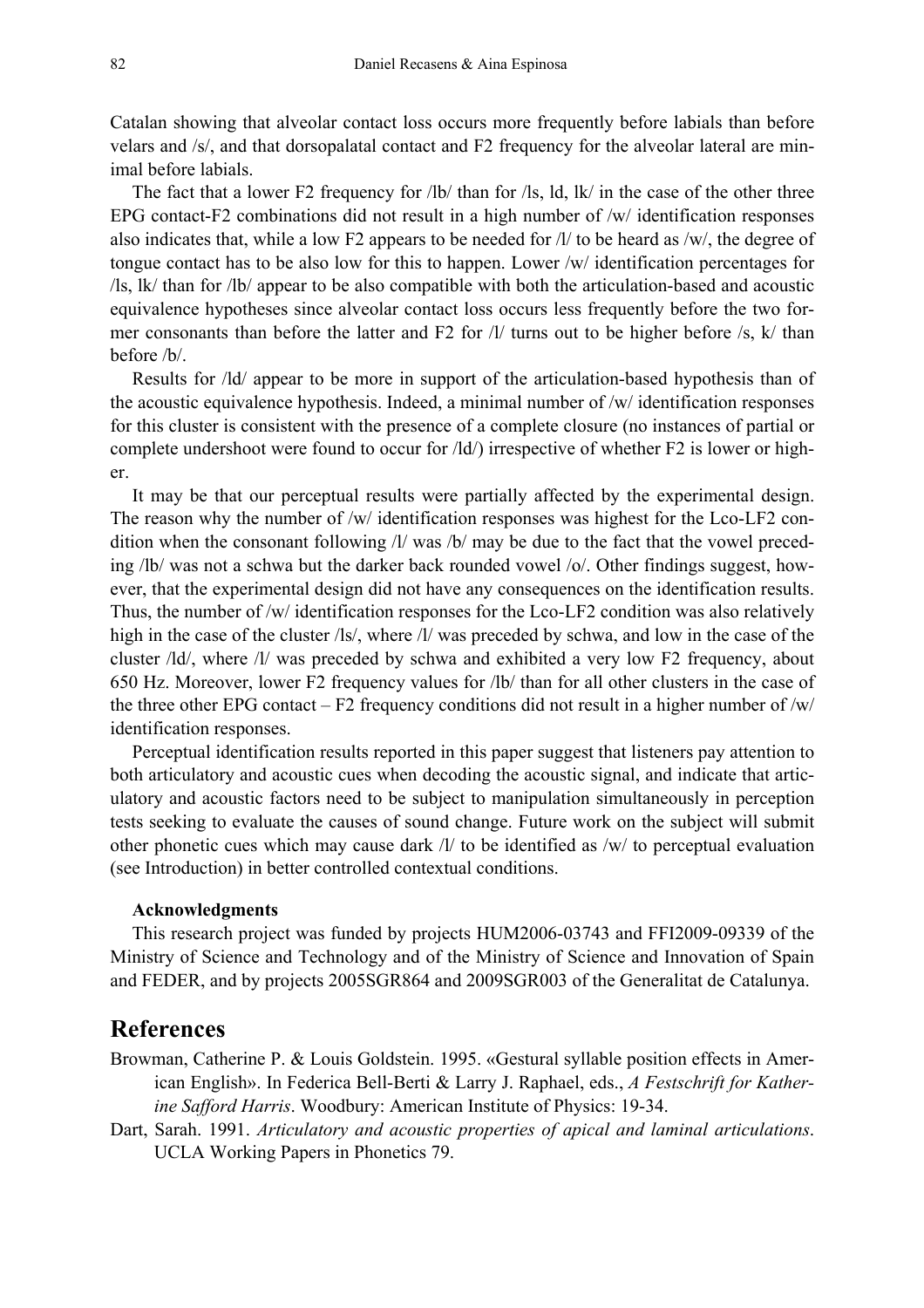- Essen, Otto von. 1964. «An acoustic explanation of the sound shift [ɫ]*>* [u] and [l] *>* [i]». In David Abercrombie & Dennis Fry & P. MacCarthy & N.C. Scott & J. L. M. Trim, eds., *In honour of Daniel Jones*. London: Longman: 53-58.
- Fant, Gunnar. 1960. *Acoustic theory of speech production*. The Hague: Mouton.
- Giles, S. B. & Kenneth L. Moll. 1975. «Cinefluorographic study of selected allophones of /l/». *Phonetica* 31: 206-227.
- Grandgent, Charles Hall. 1905. *An outline of the phonology and morphology of Old Provençal*. Boston: Heath.
- Grammont, Maurice. <sup>9</sup>1971. *Traité de phonétique*. Paris: Delagrave.
- Hardcastle, William J. & William J. Barry. 1985. «Articulatory and perceptual factors in /l/ vocalization in English». *University of Reading Phonetics Laboratory Work in Progress* 5: 31-44.
- Keating, Pat & Björn Lindblom & Jim Lubker & J. Kreiman. 1994. «Variability in jaw height for segments in English and Swedish VCVs». *Journal of Phonetics* 22: 407-422.
- Koneczna, Halina & Witold Zawadowski. 1951. *Przekroje rentgenograficzne glosek Polskich*. Warsaw.
- Koneczna, Halina & Witold Zawadowski. 1956. *Obrazy rentgenograficzne glosek Rosyjskich*. Warsaw: Panstwowe Wydawnictwo Naukowe.
- Lehiste, Ilse. 1964. *Some acoustic characteristics of selected English consonants*. Bloomington: Indiana University Research Center in Anthropology, Folklore and Linguistics.
- Lindblad, Per & Sture Lundqvist. 2003. «[l] tends to be velarised, apical as opposed to laminal, and produced with a low jaw, and these features are connected». In Maria-Josep Solé & Daniel Recasens & Joaquín Romero, eds., *Proceedings of the 15th International Congress of the Phonetic Sciences*. Barcelona: Causal: 1899-1902.
- Martins, Paula & Inês Carbone & Alda Pinto & Augusto Silva & Antonio Texeira. 2008. «European Portuguese MRI based speech production studies». *Speech Communication* 50: 925-952.
- Ohala, John J. 1981. «The listener as a source of sound change». In Carrie S. Masek & Roberta A. Hendrick & Mary Frances Miller, eds., *Papers from the Parasession on Language and Behavior*. Chicago: Chicago Linguistic Society: 178-203.
- Recasens, Daniel. 1996. «An articulatory-perceptual account of velarization and elision of dark /l/ in the Romance languages». *Language and Speech* 39: 63-89.
- Recasens, Daniel. 1986. *Estudis de fonètica experimental del català oriental central*. Barcelona: Publicacions de l'Abadia de Montserrat.
- Recasens, Daniel. 2004. «The effect of syllable position in consonant reduction. Articulatory and acoustic evidence from heterosyllabic consonant clusters». *Journal of Phonetics* 32: 435-453.
- Recasens, Daniel. 2009. «Articulatory and acoustic factors involved in the vocalization of dark /l/ and in /l/ elision in Romance». In Fernando Sánchez Miret, ed., *Romanística sin complejos. Homenaje a Carmen Pensado*. Peter Lang: 455-482.
- Recasens, Daniel & Aina Espinosa. 2005. «Articulatory, positional and coarticulatory characteristics for clear /l/ and dark /l/: evidence from two Catalan dialects». *Journal of the International Phonetic Association* 35: 1-26.
- Rohlfs, Gerard. 1966. *Grammatica storica della lingua italiana e dei suoi dialetti*. Vol. I: Fonetica. Torino: Einaudi.